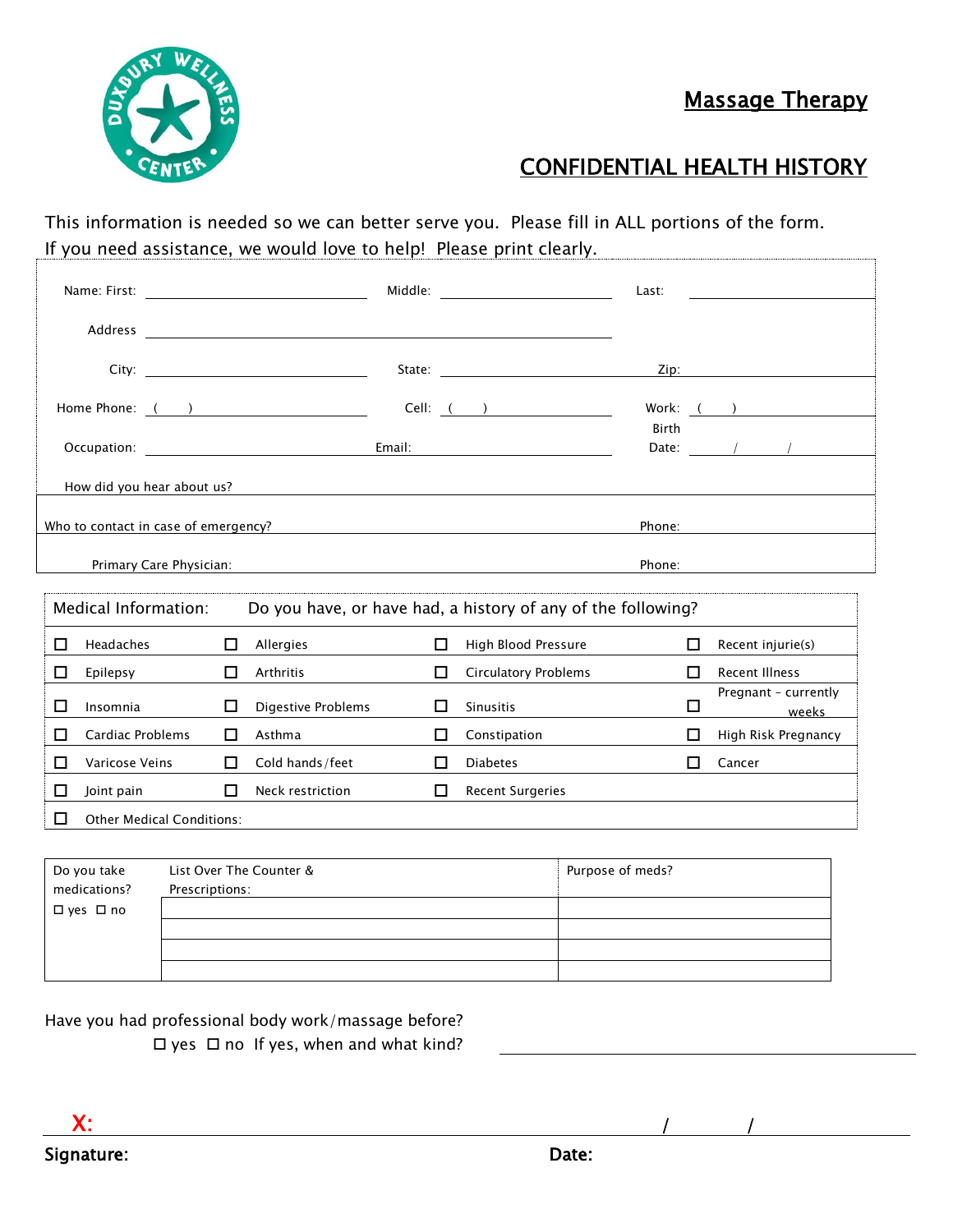

# CONFIDENTIAL HEALTH HISTORY

#### **Please explain why are you here?**

|                                                 | When did this issue/injury begin?   |  |  |  |  |
|-------------------------------------------------|-------------------------------------|--|--|--|--|
| Have you ever had similar concerns in the past? | $\Box$ No $\Box$ Yes, If Yes, When? |  |  |  |  |

#### **Use diagrams to indicate pain or numbness.**



Is there anything else you would like me to know:

 X: / / Signature: Date: Date: Date: Date: Date: Date: Date: Date: Date: Date: Date: Date: Date: Date: Date: Date: Date: Date: Date: Date: Date: Date: Date: Date: Date: Date: Date: Date: Date: Date: Date: Date: Date: Date: Date: D